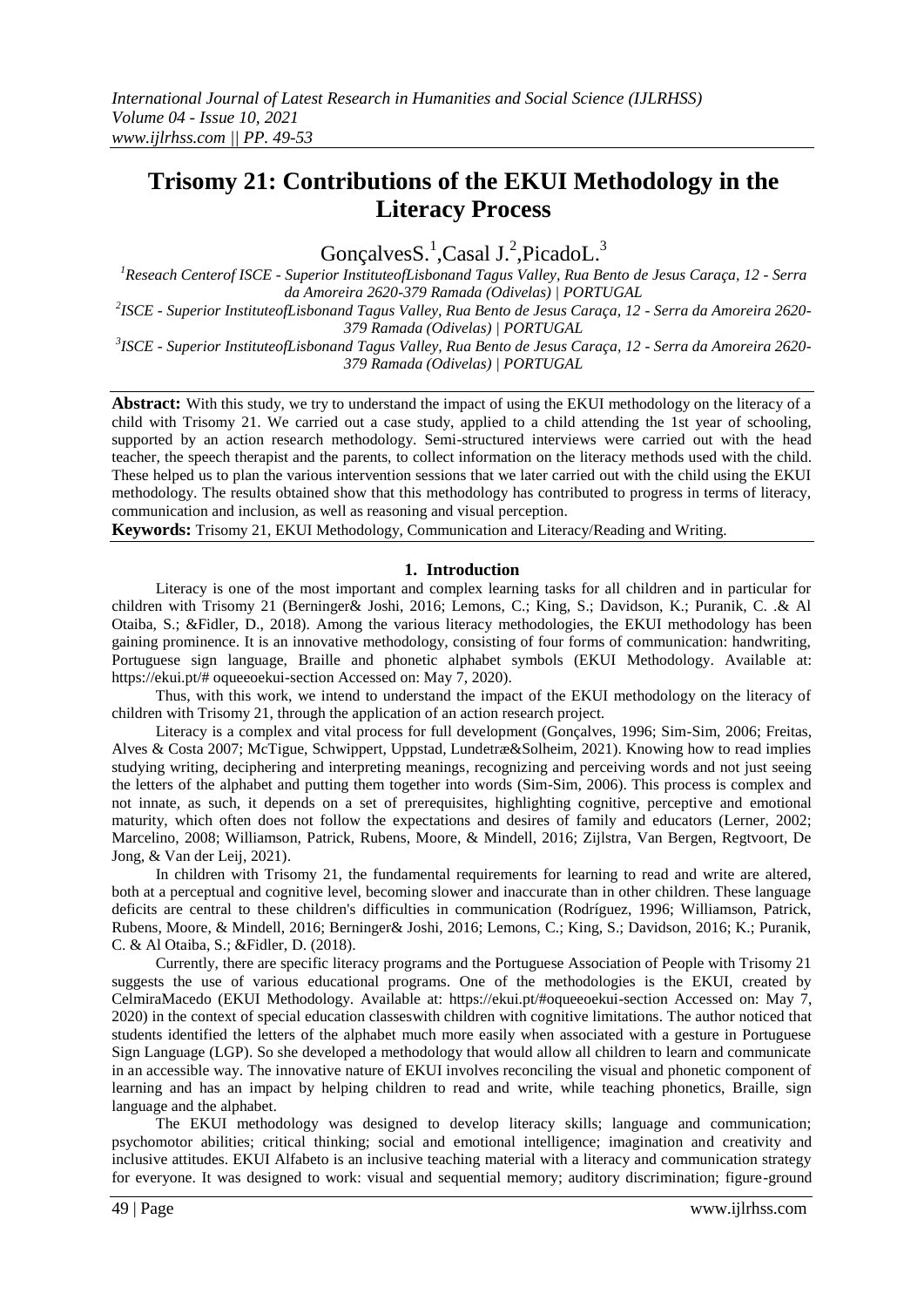*International Journal of Latest Research in Humanities and Social Science (IJLRHSS) Volume 04 - Issue 10, 2021*

# *www.ijlrhss.com || PP. 49-53*

discrimination; language and phonetic skills and citizenship skills (Macedo, 2016). The effects in classrooms where the method is already being applied has been to break down barriers between deaf, blind and other students, who learn everyone's modes of communication.

# **2. Methods**

Given the importance of the literacy process, particularly for children with Trisomy 21 and, given the potential of the EKUI methodology, we intend to answer the following question: what is the role of the EKUI methodology in the literacy of a child with Trisomy 21?

We paid attention to the association of phoneme and grapheme, the development of inclusive attitudes and respect, the development of communication and the acquisition of Sign Language and Braille.

Four secondary questions were also developed that helped us to materialize the problem of the EKUI methodology in literacy:

- 1. Will the association of the gesture to the phoneme (sound) and the grapheme (letter) present in the EKUI letters help in this acquisition?
- 2. Does it develop inclusive and respectful attitudes?
- 3. Can you develop communication?
- 4. Will it help with the acquisition of Sign Language and Braille?

We carried out a case study, applied to a 1st grade child diagnosed with Trisomy 21 and used an actionresearch methodology.

The student, at the beginning of the school year, benefited from universal measures as are the right of all students, but with the preparation of the identification form and the subsequent Technical Pedagogical Report (RTP), approved by the Multidisciplinary Support Team for Inclusive Education ( EMAEI), the student also benefited from selective measures, under articles 8 and 9 of Decree-Law 54/2018 of 6 July.

The evaluation criteria - learning profile were adapted for the student and, as far as Portuguese is concerned, she had the following essential learnings:

| <b>Domains</b>                                  | <b>EssentialLearning</b>                                                                                                                                                                                                                                                                   | <b>Instruments</b><br>evaluation                  | weighting<br>(%) |    |
|-------------------------------------------------|--------------------------------------------------------------------------------------------------------------------------------------------------------------------------------------------------------------------------------------------------------------------------------------------|---------------------------------------------------|------------------|----|
| Speaking                                        | - Respects discursive interaction rules.<br>- Listen to short speeches to learn and build<br>knowledge.<br>- Produces an oral speech with some correction.<br>Produces<br>speeches with<br>some<br>different<br>÷,<br>purposes, taking into account the situation and the<br>interlocutor. | - Worksheets<br>- Individual work<br>- Group work | 50               |    |
| Reading<br>andwriting                           | - Knows the alphabet and graphemes.<br>- Appropriates new words.<br>- Develops knowledge of spelling.<br>- Transcribeandwritesentences.                                                                                                                                                    | -Oral interventions                               |                  |    |
| Education<br>Introducti<br>on<br>to<br>Literary | - Hears reading and reads literary texts.<br>- Understands the essentials of the texts heard and<br>read.                                                                                                                                                                                  | Quarterlyevaluation<br>sheets                     | 30               |    |
| Gram<br>mar                                     | -Discover regularities in the functioning of the<br>tongue.                                                                                                                                                                                                                                |                                                   |                  |    |
|                                                 | - Complieswithestablished rules.                                                                                                                                                                                                                                                           | Records                                           | 10               | 20 |
| Attitudes                                       | - Engages in carrying out tasks.                                                                                                                                                                                                                                                           | Records                                           | 10               |    |

Table 1 - Table adapted according to Learning Profile, 1st Cycle – 2018/19 – ASSESSMENT CRITERIA, 1st year.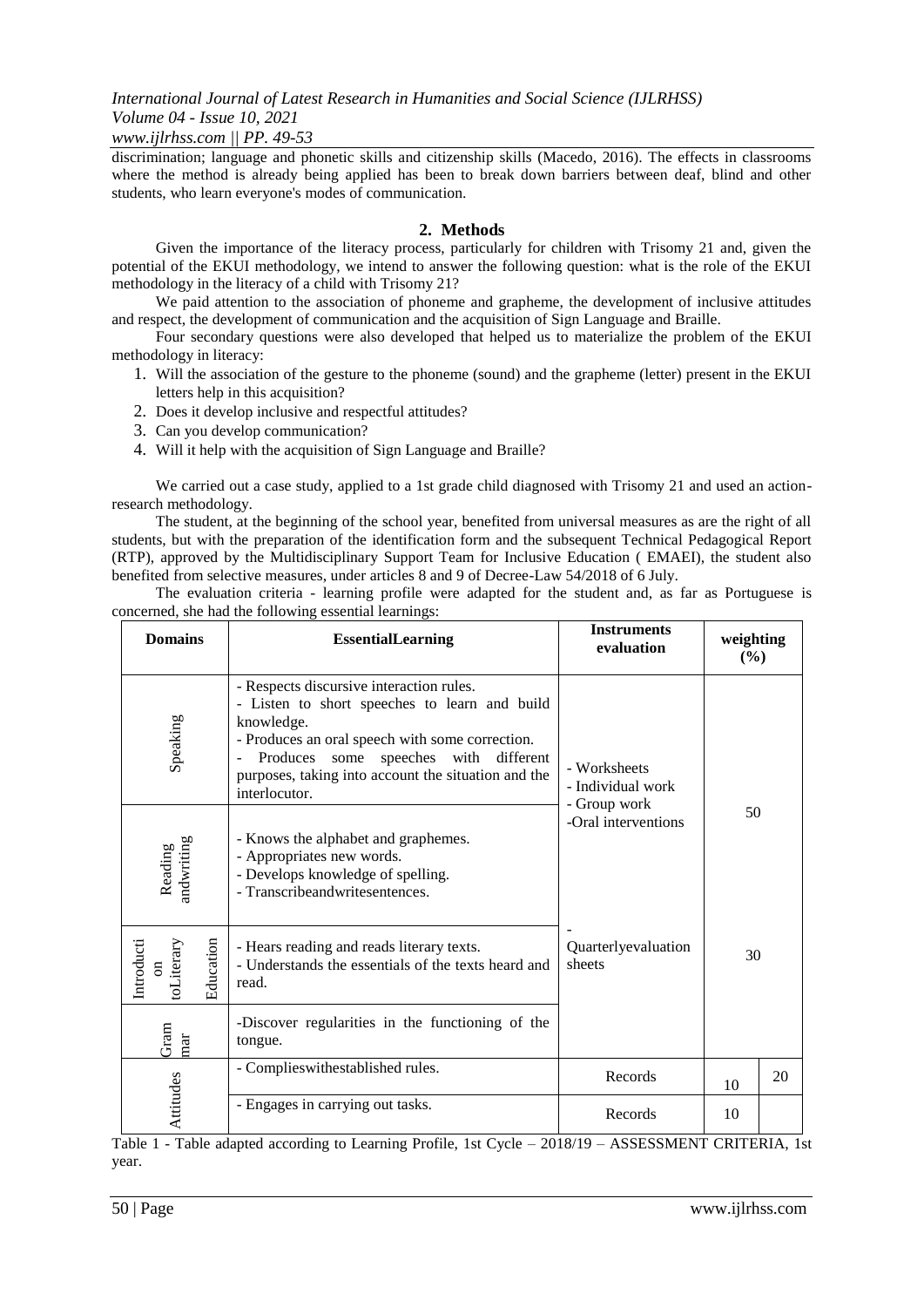## **2.1. Proceedings**

Having ensured the ethical issues in the investigation, informed consent was requested from the school, the head teacher, the speech therapist and the parents. After approval of the study, we started by conducting three semi-structured interviews (Quivy&Campenhoudt, 2005) to collect information on the methods used with the child, namely the full teacher (A1), the speech therapist (A2) and the parents (A3) . This information was essential for us to plan the various sessions using the EKUI methodology. The sessions in which we interview directly were previously planned and designed to promote literacy, communication and inclusion skills in the child under study, always keeping in mind the assessment of the effectiveness of this methodology.

Regarding the assessment of the child under study, the following steps were carried out: an initial one, prior to the intervention, the pre-test, and another after the application of the intervention program, the post-test.

Based on the results obtained in the pre-test and on the data collected about the student in question, the intervention program was constructed. The previously planned sessions started with an introduction to the EKUI methodology; works of literacy and tactile discrimination were developed; knowledge of the alphabet and graphemes and the association of the grapheme with the gesture (sign language) and the phoneme (sound); the identification of syllables and new words with the EKUI letters in the EKUI App; visual discrimination and sequential memory; awareness of other forms of communication: Sign Language and Braille; fine motor skills and eye-hand coordination.

#### **3. Results**

We present the data obtained from the direct observations in each of the sessions held (between the months of September and December. We highlight that the student's reactions were recorded session after session with the student painting one of the faces, for example,  $\mathbb{Q} \otimes \mathbb{Q}$  painting it green (in most sessions), when this happened, she showed a lot of curiosity and willingness either  $\overline{O}$   $\overline{O}$  by painting it yellow or red (which happened in the final sessions/with Braille).

During the sessions, the student was attentive to the explanation of what was intended, listening and looking in order to receive oral and visual information, never refusing to carry out the tasks. These activities were carried out by linking the word-image, writing words in the gaps, playful games, games on the tablet, among others, and always in conjunction with the head teacher (meetings every week).

During the various sessions, the following were worked: literacy, visual discrimination, sequential memory, tactile discrimination, eye-hand coordination and awareness of other forms of communication, cases of reading, writing, among other aspects.

#### TABLE 2

| Session $1 - An$ introduction to the EKUI methodology was made. There was a first contact with the letters,     |
|-----------------------------------------------------------------------------------------------------------------|
| being said several letters and the student repeated after the example. Literacy and tactile discrimination were |
| worked on. The student was very attentive to the sounds and curious and showed a great desire to repeat.        |

**Session 2** – We tried to know the alphabet and graphemes. Consonants "p", "s", "t", "d", "m", "b", vowels "i" "u" "a" "o" "e" and associate the gesture (of the language) and the phoneme (sound). The consonants and the words started by them were worked on, where the student began by identifying the letter, always very curious, asked how it was done in sign language. The fact that the cards have the image with the position of the mouth helps a lot in the student's visualization and its repetition. The EKUI app was also used, which proved to be very interesting and the student reacted with great curiosity and willingness.

**Session 3** – Appropriation of new words and development of knowledge of spelling took place. Word formation with the cards: Father, Duck, Bread, Shoe, Bell, Ball, Uncle, Dice and Finger. The diphthongs: ai, ui, hey. The student identified several letters forming words from the letter "P". With the deck of cards she wrote the words already referred to. The ones the student found most difficult were Bread and Bell.

**Session 4** – Visual discrimination and sequential memory were worked on by organizing the box with letters of the alphabet. The cards were mixed/shuffled and the student placed them in order on the table and then in the box. The student showed some difficulties in placing them in alphabetical order, but she was very willing to touch the letter and associate a word to the letter of it. Due to the letters having the grapheme and the phoneme it helped a lot in the visual discrimination.

**Session 5** – Awareness of other forms of communication, sign language, was promoted. The student was drawing a letter and making the gesture for each letter. The student started by making her name in sign language, which also helps in identifying the letters. This activity allowed the development of motor skills and sequential memory a little, the order of the alphabet, with the student having some difficulties, but she never gave up. Here, the app was also used for greater interactivity and example/repetition.

Table 2 – Sessions using the EKUI methodology.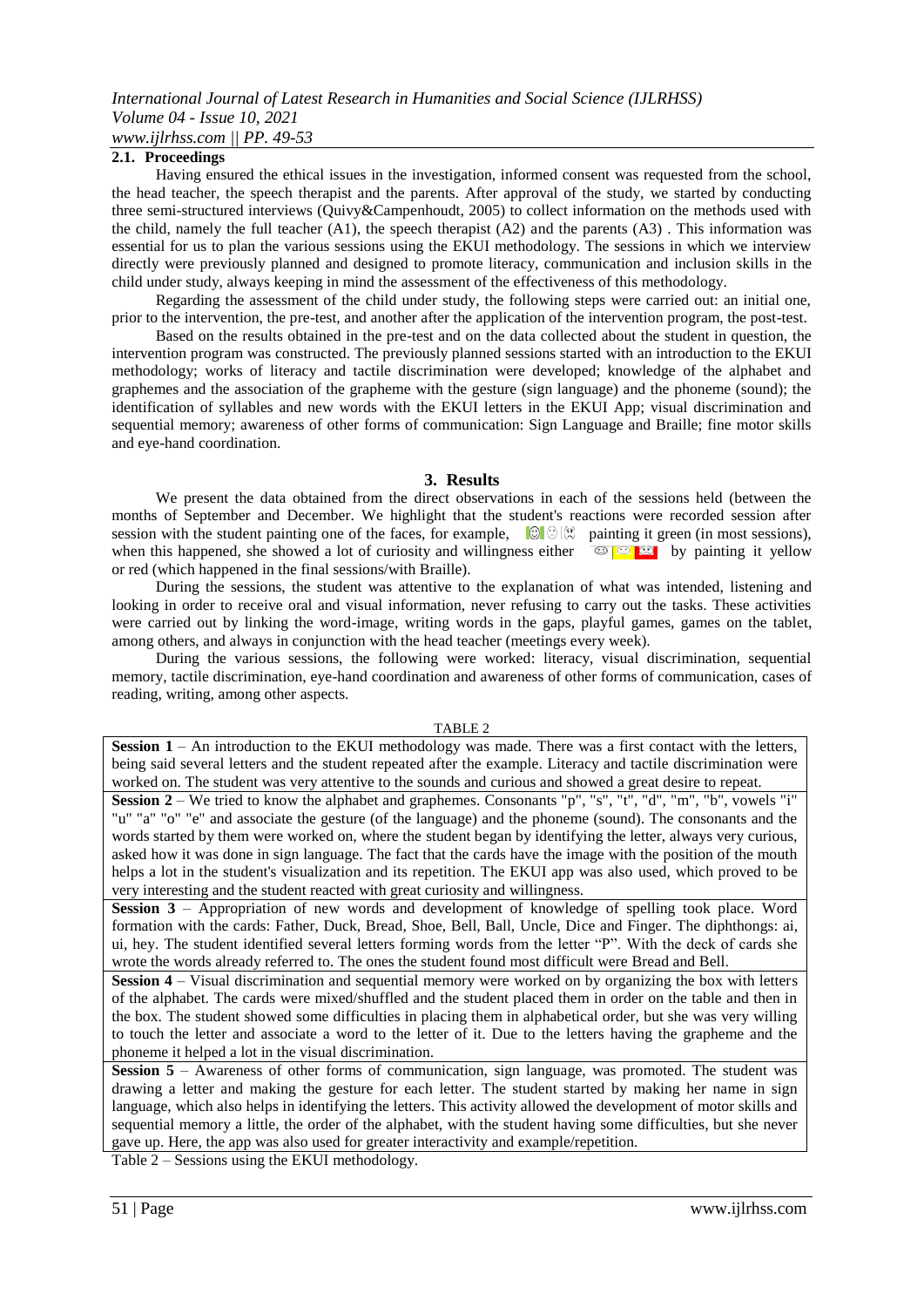# *International Journal of Latest Research in Humanities and Social Science (IJLRHSS) Volume 04 - Issue 10, 2021*

# *www.ijlrhss.com || PP. 49-53*

As can be seen in table 2, the data collected regarding the words acquired before and during the intervention and the evaluation of non-acquired words reveal the importance of interactions with the EKUI methodology.

| Table 3                    |                                                                                     |  |  |  |  |
|----------------------------|-------------------------------------------------------------------------------------|--|--|--|--|
| Words acquired before the  | Ana, father, mother, uncle, ball, cat, shoe, duck                                   |  |  |  |  |
| intervention               |                                                                                     |  |  |  |  |
| acquired<br>Words<br>after | top, motorbike, foot, bread, grape, egg, tree, book, cow, rug, yogurt, window,      |  |  |  |  |
| intervention               | elephant, kite, clock, zebra, ship, cupcake, monkey, comb, glasses, door, doll,     |  |  |  |  |
|                            | chair, bait, knife, drop, finger, sock, cheese, vegetable garden, radio, drum, bell |  |  |  |  |
| Unacquired words           | chopper, kiwi, yo-yo, waffle, chopper                                               |  |  |  |  |

Table 3 - Set of worked words.

In fact, knowledge of the alphabet was still very much reduced to a few letters and words; of the 4 ways to communicate, the child only knew the spelling and phoneme, not knowing sign language and Braille.

The student knew some letters/spelling and some phonemes (mainly father, mother and uncle). Throughout the year, she developed them through the phoneme/grapheme association, with Sign Language and Braille.

All oral and written instructions form determinants for the student to carry out the activities and with the course of the sessions the process was more implicit. Activating and relating the various cognitive subsystems to the reading process was essential (Sim-Sim, 2006).

We found that writing, its assimilation and the automation of graphic patterns was facilitated through various activities (such as copying, trampling or punching letters, among others) (Berninger, V., & Joshi, M., 2016).

The phonological part had a great importance and was explored in several activities with the letters and we know, today, that phonological awareness is a vast set of skills that allow us to reflect on the sound parts of words (Freitas, Alves and Costa (2007) .

Another relevant point was for the student to use writing. Berninger and Joshi (2016) studying oral and written language suggested that writing by hand – forming letters – involves the mind, and this can help children pay attention to written language.

## **4. Conclusion**

This study helped us to understand that with adequate training and a lot of insistence, the child with Trisomy 21 ended up expressing what she understood about the decoding of the text. Other skills, such as vocabulary, also emerged.

The EKUI methodology helped in the literacy/acquisition of writing and reading, being important in the acquisition of the alphabet and in the construction of words, in the association of grapheme and phoneme, in the association with sign language, although with many difficulties in Braille. It was also important in distinguishing phonemes, such as  $/p/$ ,  $/t/$ ,  $/d/$ . The repetition of several activities led to these results and the student's ability helps a lot in this acquisition.

It facilitated communication, because the acquisition of a faster and more efficient form of the alphabet/grapheme, of phonemes, allowed the child to recognize letters and words more easily. The fact that this methodology has four forms of communication helped the child to be included, almost unanimously, because, by learning to communicate in different ways, they will have more "tools" to feel included and thus facilitate the realization of the various activities and, also in socialization.

The student's progress was confirmed by the head teacher, the Speech Therapist and her parents. So, at the end of the sessions, she was already saying more words, keeping her gestures, which help in communication and communicate much more with everyone.

While the case study methodology used does not allow extrapolations to be made, the effectiveness of the intervention was, however, demonstrated by the successes obtained by the child under study, especially in areas that initially presented greater deficits. Another aspect worthy of mention, which in our opinion contributed to the evolution of reading, is related to the type of intervention carried out: an intensive intervention carried out by a specialist.

The results obtained point to the benefits of the EKUI methodology, contributing to the selection and organization of contents, which make the educational response adjusted to the special educational needs of each student.

Finally, despite the results being very positive, we consider it important that this study can be extended to significant samples.